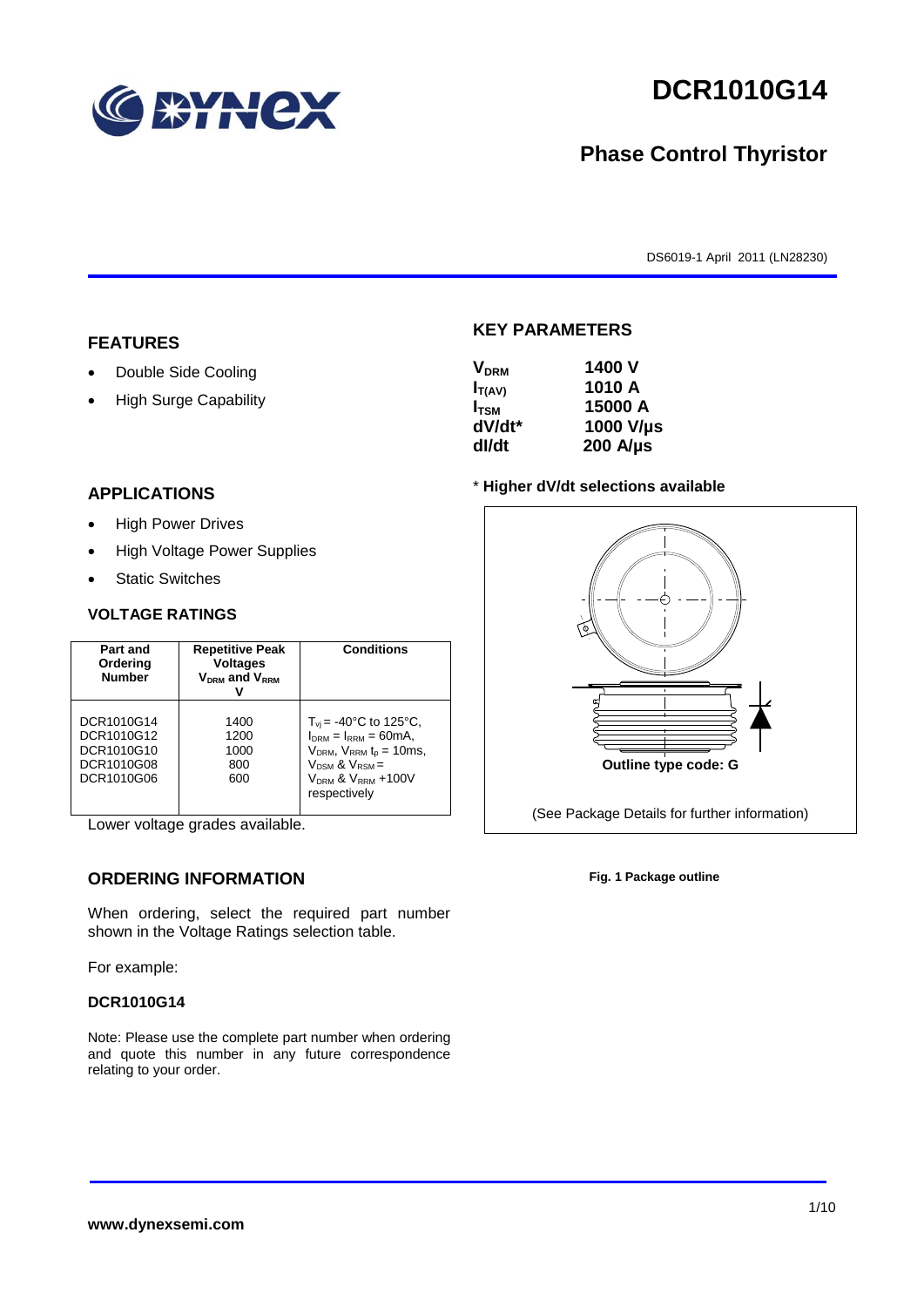

### **CURRENT RATINGS**

**Tcase = 60°C unless stated otherwise**

| Symbol             | <b>Parameter</b>                     | <b>Test Conditions</b>   | Max. | <b>Units</b> |
|--------------------|--------------------------------------|--------------------------|------|--------------|
| Double Side Cooled |                                      |                          |      |              |
| $I_{T(AV)}$        | Mean on-state current                | Half wave resistive load | 1010 | Α            |
| $I_{T(RMS)}$       | <b>RMS</b> value                     | -                        | 1590 | A            |
| Iт                 | Continuous (direct) on-state current | $\overline{\phantom{0}}$ | 1430 | Α            |

#### **SURGE RATINGS**

| Symbol       | <b>Parameter</b>                        | <b>Test Conditions</b>                            | Max. | <b>Units</b>      |
|--------------|-----------------------------------------|---------------------------------------------------|------|-------------------|
| <b>I</b> TSM | Surge (non-repetitive) on-state current | 10ms half sine, $T_{\text{case}} = 125^{\circ}$ C | 15.0 | kA                |
| $l^2t$       | I <sup>'</sup> t for fusing             | $V_R = 0$                                         | 1.13 | MA <sup>2</sup> s |

#### **THERMAL AND MECHANICAL RATINGS**

| Symbol           | <b>Parameter</b>                      | <b>Test Conditions</b>                      |    | Min.                     | Max.  | <b>Units</b> |
|------------------|---------------------------------------|---------------------------------------------|----|--------------------------|-------|--------------|
| $R_{th(j-c)}$    | Thermal resistance – junction to case | Double side cooled                          | DC |                          | 0.035 | °C/W         |
| $R_{th(c-h)}$    | Thermal resistance – case to heatsink | Double side cooled                          | DC |                          | 0.008 | °C/W         |
| $T_{\nu j}$      | Virtual junction temperature          | Blocking V <sub>DRM</sub> / <sub>VRRM</sub> |    | $\overline{\phantom{0}}$ | 125   | °C           |
| $T_{\text{stg}}$ | Storage temperature range             |                                             |    | -40                      | 140   | °C           |
| $F_m$            | Clamping force                        |                                             |    | 12                       | 18    | kN           |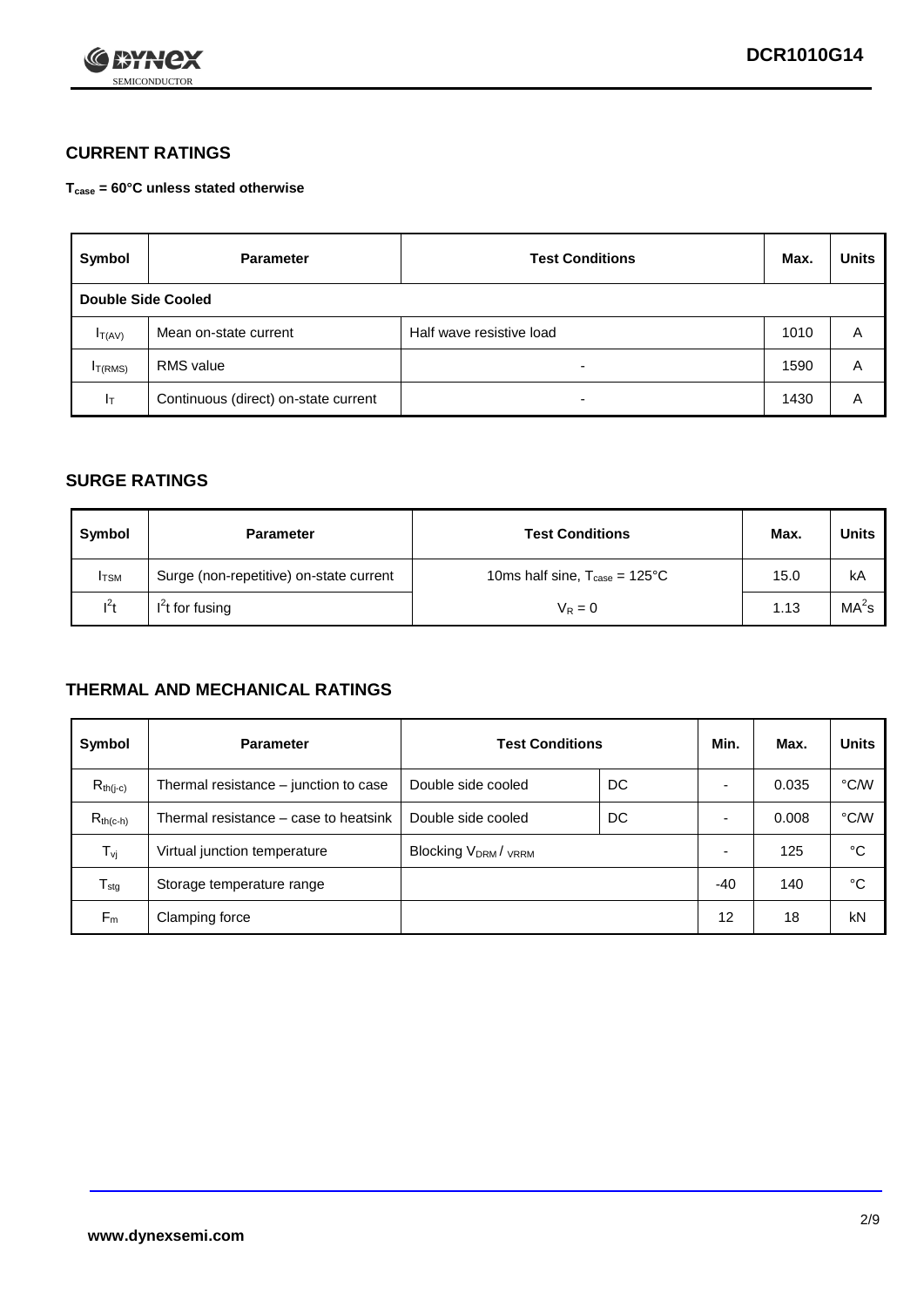

## **DYNAMIC CHARACTERISTICS**

| <b>Symbol</b>     | <b>Parameter</b>                                                  | <b>Test Conditions</b>                                       |                 | Min.                     | Max.                     | <b>Units</b> |
|-------------------|-------------------------------------------------------------------|--------------------------------------------------------------|-----------------|--------------------------|--------------------------|--------------|
| <b>IRRM</b> /IDRM | Peak reverse and off-state current                                | At $V_{RRM}/V_{DRM}$ , $T_{case} = 125^{\circ}C$             |                 |                          | 60                       | mA           |
| dV/dt             | Max. linear rate of rise of off-state voltage                     | To 67% $V_{DRM}$ , T <sub>i</sub> = 125°C, gate open         |                 | 1000                     | $\overline{\phantom{a}}$ | $V/\mu s$    |
| dl/dt             | Rate of rise of on-state current                                  | From 67% $V_{DRM}$ to 1000A                                  | Repetitive 50Hz | $\overline{\phantom{a}}$ | 200                      | $A/\mu s$    |
|                   |                                                                   | Gate source 30V, 10 $\Omega$ ,                               | Non-repetitive  | ٠                        | 1000                     | $A/\mu s$    |
|                   |                                                                   | $t_r$ < 0.5µs, $T_i$ = 125°C                                 |                 |                          |                          |              |
| $V_T$             | On-state voltage                                                  | $I_T = 1500A$ , $T_{case} = 125^{\circ}C$                    |                 |                          | 1.35                     | $\vee$       |
| $V_{T(TO)}$       | Threshold voltage - Low level<br>$T_{\text{case}} = 125^{\circ}C$ |                                                              | $\blacksquare$  | 0.85                     | $\vee$                   |              |
| $r_{\text{T}}$    | On-state slope resistance - Low level                             | $T_{\text{case}} = 125^{\circ}C$                             |                 | $\overline{\phantom{a}}$ | 0.33                     | $m\Omega$    |
| $t_{\rm gd}$      | Delay time                                                        | $V_D = 67\%$ V <sub>DRM</sub> , gate source 30V, 10 $\Omega$ |                 | ٠                        | 3.0                      | μs           |
|                   |                                                                   | $t_r = 0.5 \mu s$ , $T_i = 25^{\circ}C$                      |                 |                          |                          |              |
| $t_q$             | Turn-off time                                                     | $T_i$ = 125°C, $V_R$ = 100V, dl/dt = 10A/µs,                 |                 | ä,                       | 200                      | μs           |
|                   |                                                                   | $dV_{DR}/dt = 20V/\mu s$ linear to 67% $V_{DRM}$             |                 |                          |                          |              |
| $Q_{\rm S}$       | Stored charge                                                     | $I_T = 1000A$ , tp = 1000us, $T_i = 125$ °C,                 |                 |                          | 1500                     | $\mu$ C      |
| $I_{RR}$          | $dl/dt = 10A/\mu s$ ,<br>Reverse recovery current                 |                                                              |                 | 120                      | A                        |              |
| IL.               | Latching current                                                  | $T_i = 25^{\circ}C,$                                         |                 | -                        | $\mathbf{1}$             | Α            |
| Iн                | Holding current                                                   | $T_i = 25^{\circ}C,$                                         |                 |                          | 200                      | mA           |

### **GATE TRIGGER CHARACTERISTICS AND RATINGS**

| Symbol          | <b>Parameter</b>         | <b>Test Conditions</b>                    | Max. | <b>Units</b> |
|-----------------|--------------------------|-------------------------------------------|------|--------------|
| V <sub>GT</sub> | Gate trigger voltage     | $V_{DRM}$ = 5V, $T_{case}$ = 25°C         | 3    |              |
| $V_{GD}$        | Gate non-trigger voltage | At 40% $V_{DRM}$ , $T_{case}$ = 125°C     | TBD  |              |
| Iст             | Gate trigger current     | $V_{DRM} = 5V$ , $T_{case} = 25^{\circ}C$ | 300  | mA           |
| <b>I</b> GD     | Gate non-trigger current | At 40% $V_{DRM}$ , $T_{case}$ = 125°C     | TBD  | mA           |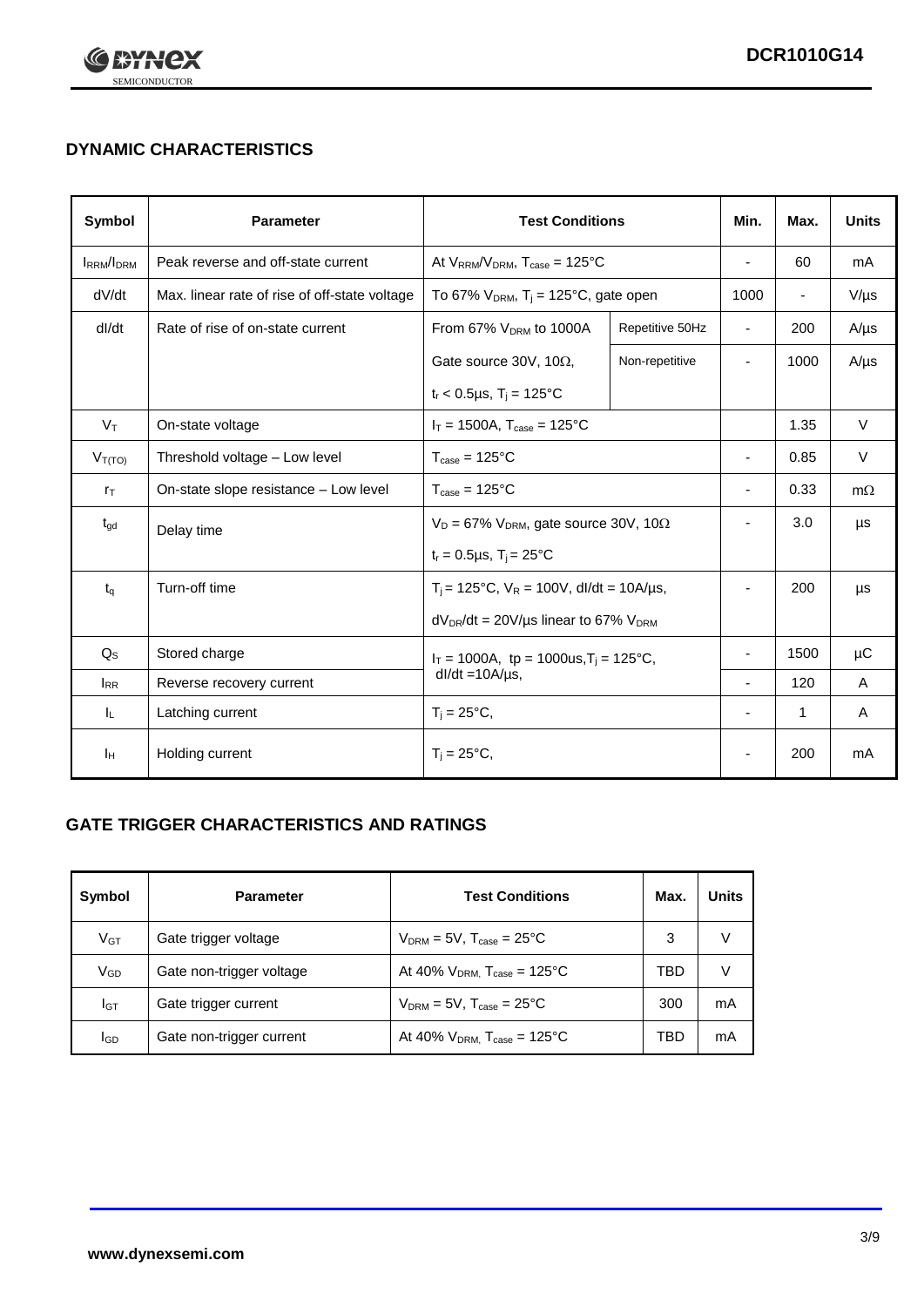

## **CURVES**



**Fig.2 Maximum &minimum on-state characteristics**



**Fig.3 Maximum (limit) transient thermal impedance – junction to case (°C/W)**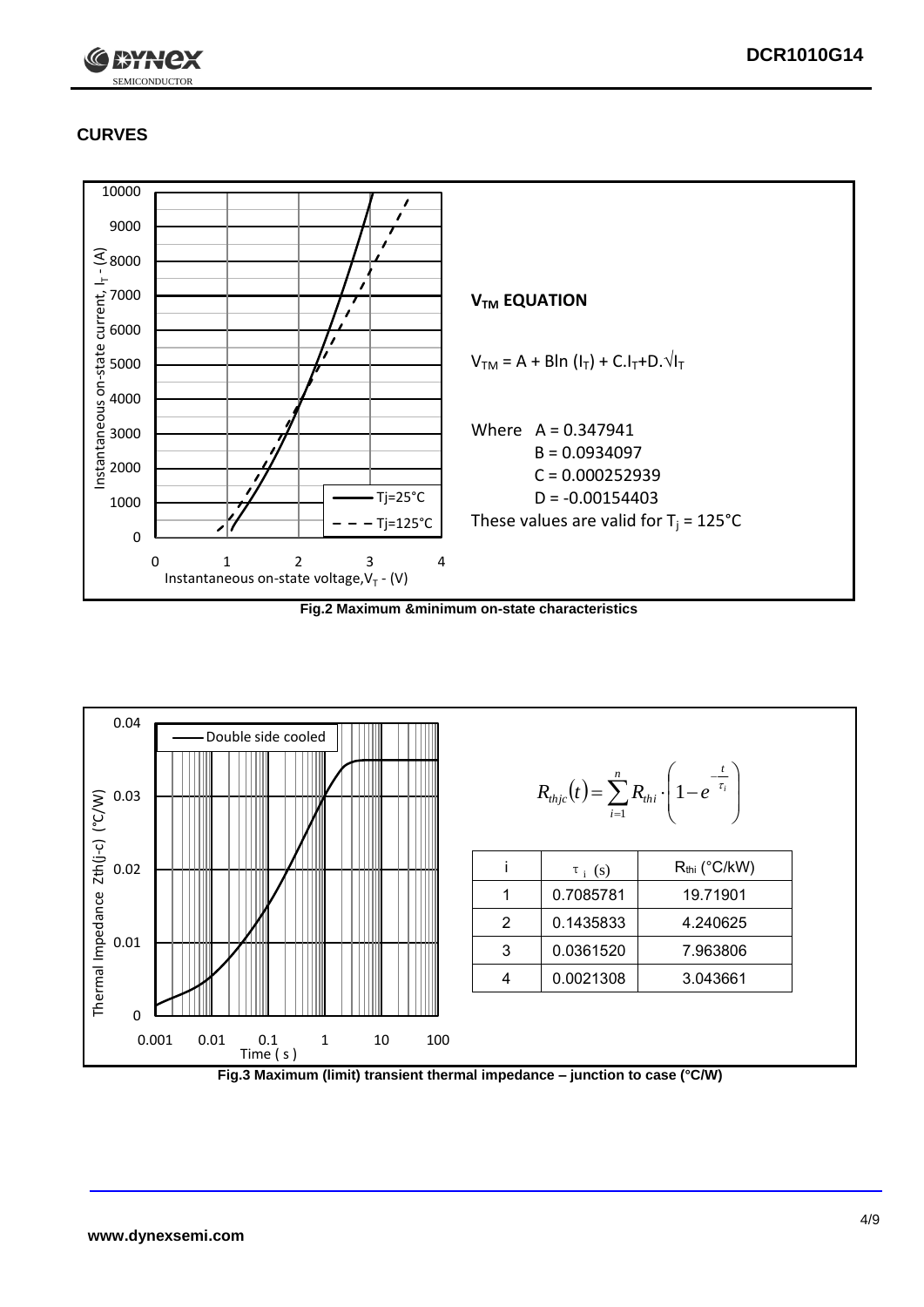





**Fig.7 On-state power dissipation – rectangular wave**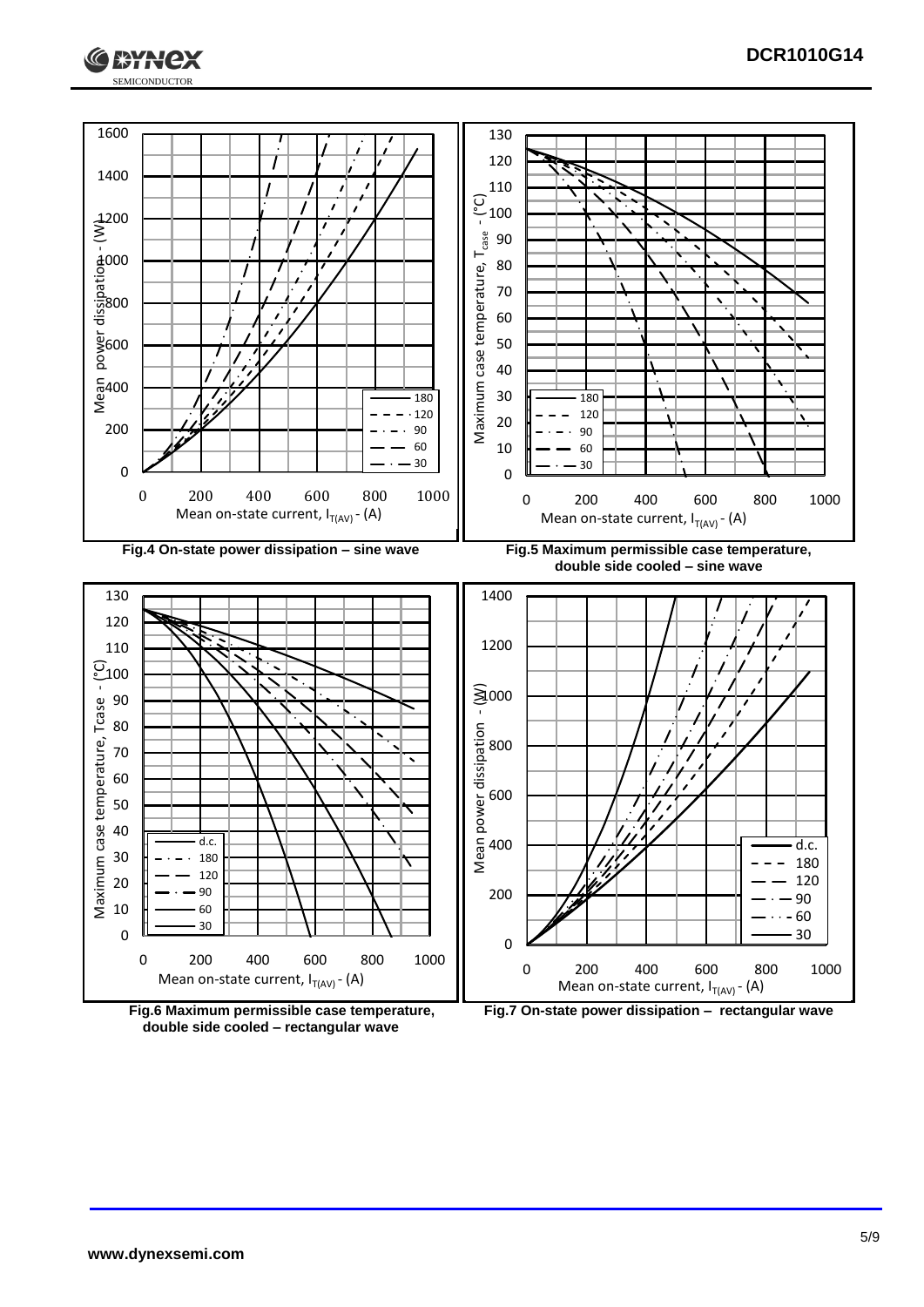

#### **DCR1010G14**

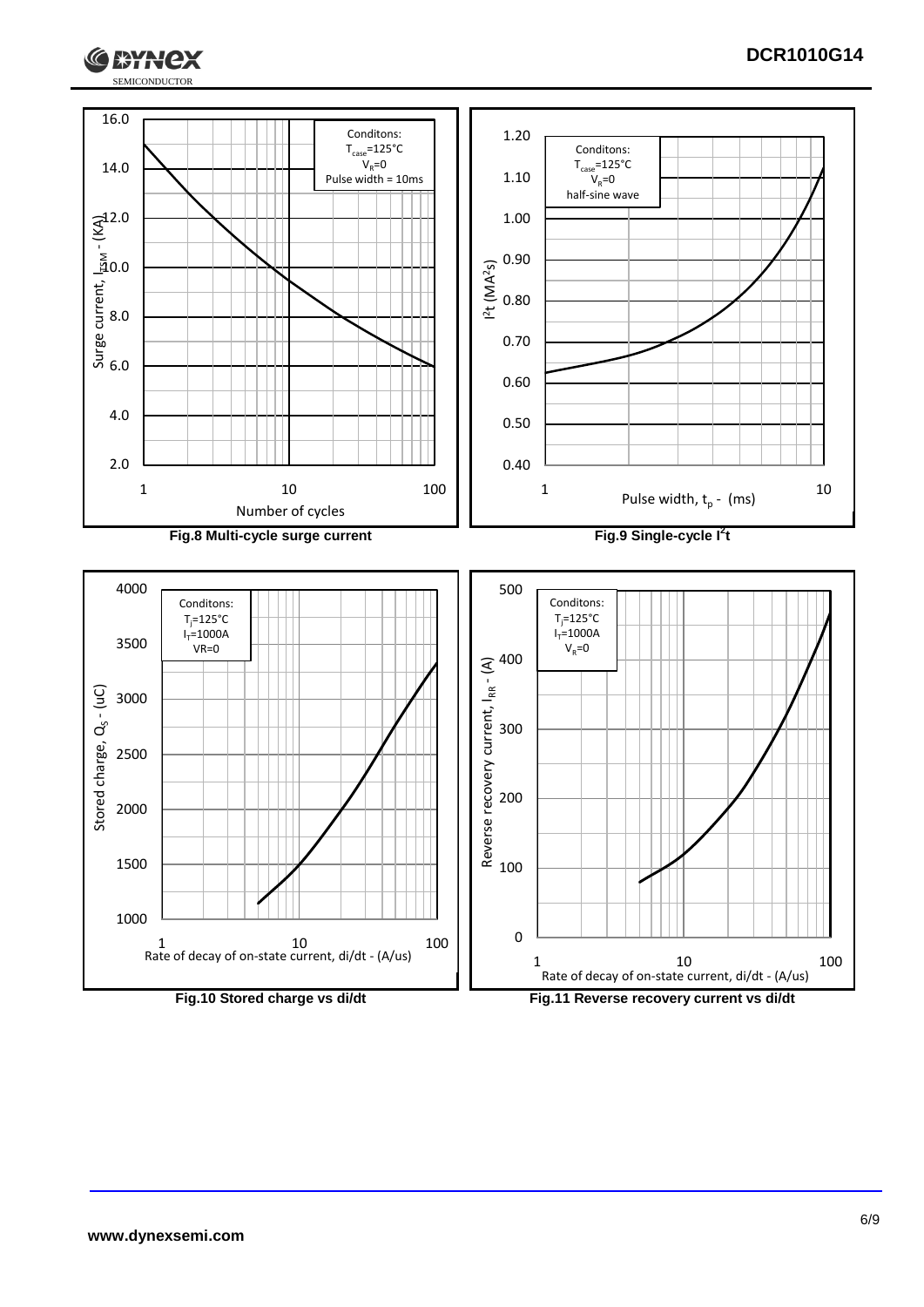

**Fig.12 Gate characteristics**



**Fig.13 Gate characteristics**

SEMICONDUCTOR

**RYH**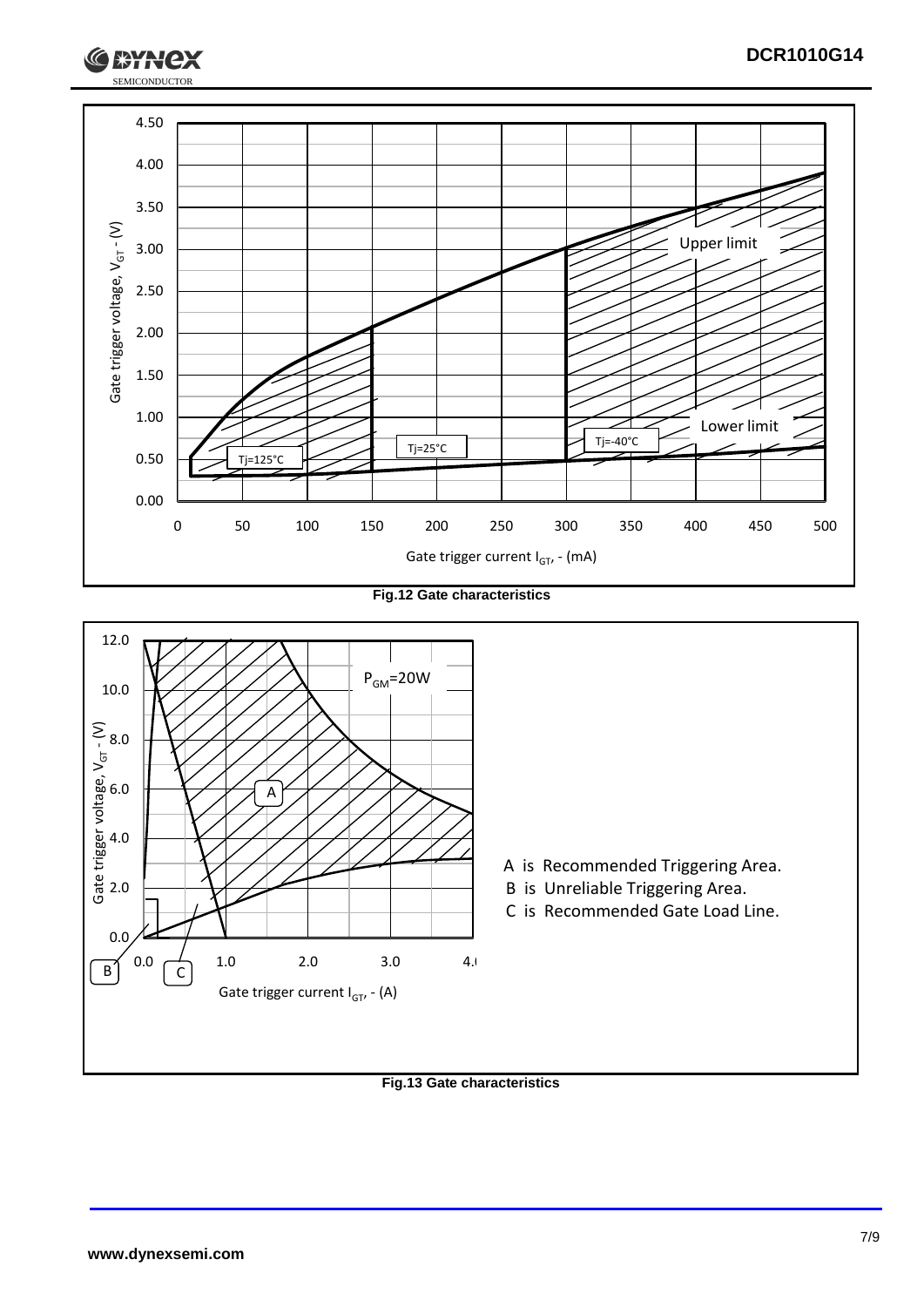

## **PACKAGE DETAILS**

For further package information, please contact Customer Services. All dimensions in mm, unless stated otherwise. DO NOT SCALE.



**Fig.14 Package outline**